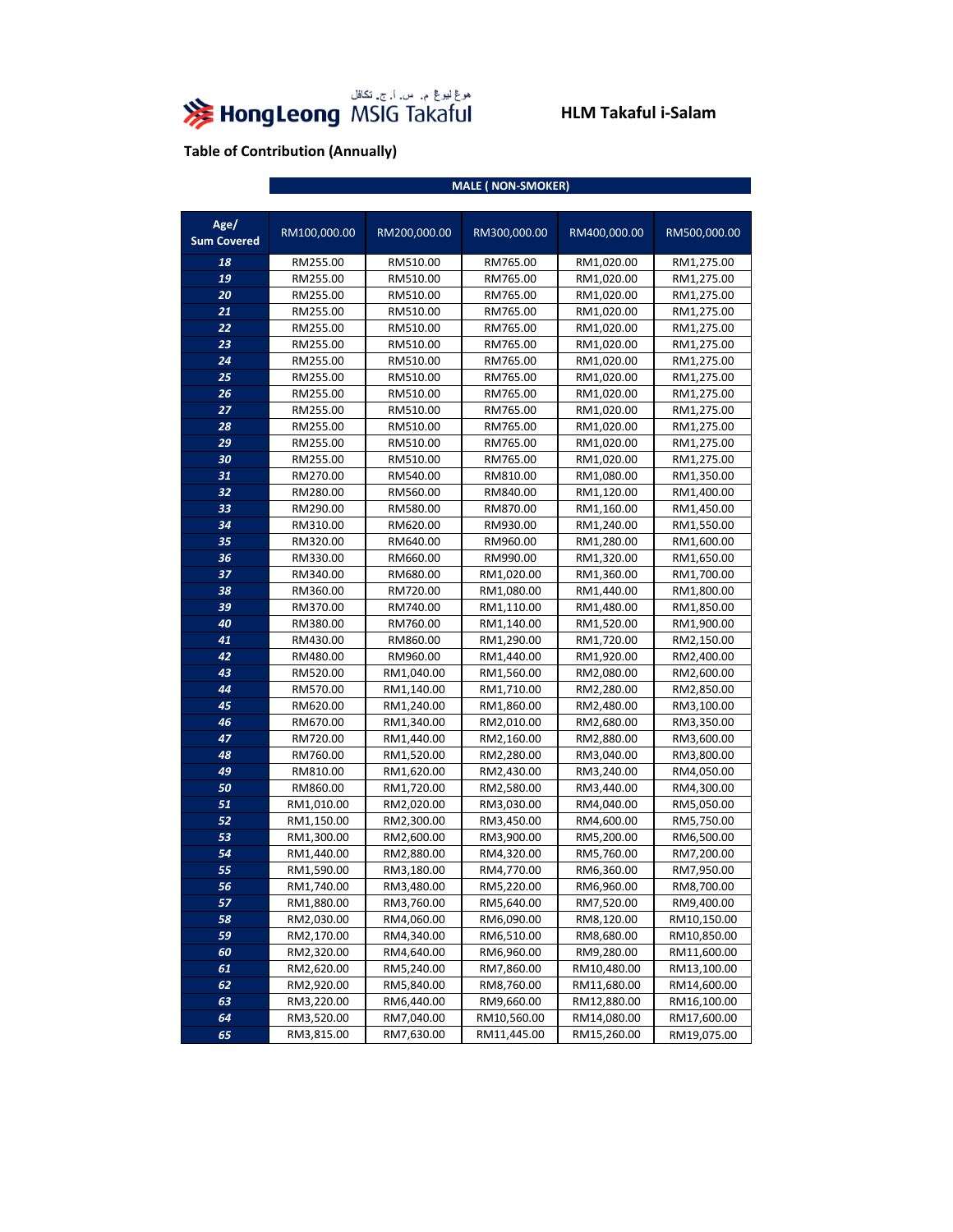

|                            | <b>MALE (SMOKER)</b> |              |              |              |              |  |
|----------------------------|----------------------|--------------|--------------|--------------|--------------|--|
|                            |                      |              |              |              |              |  |
| Age/<br><b>Sum Covered</b> | RM100,000.00         | RM200,000.00 | RM300,000.00 | RM400,000.00 | RM500,000.00 |  |
| 18                         | RM380.00             | RM760.00     | RM1,140.00   | RM1,520.00   | RM1,900.00   |  |
| 19                         | RM380.00             | RM760.00     | RM1,140.00   | RM1,520.00   | RM1,900.00   |  |
| 20                         | RM380.00             | RM760.00     | RM1,140.00   | RM1,520.00   | RM1,900.00   |  |
| 21                         | RM380.00             | RM760.00     | RM1,140.00   | RM1,520.00   | RM1,900.00   |  |
| 22                         | RM380.00             | RM760.00     | RM1,140.00   | RM1,520.00   | RM1,900.00   |  |
| 23                         | RM380.00             | RM760.00     | RM1,140.00   | RM1,520.00   | RM1,900.00   |  |
| 24                         | RM380.00             | RM760.00     | RM1,140.00   | RM1,520.00   | RM1,900.00   |  |
| 25                         | RM380.00             | RM760.00     | RM1,140.00   | RM1,520.00   | RM1,900.00   |  |
| 26                         | RM380.00             | RM760.00     | RM1,140.00   | RM1,520.00   | RM1,900.00   |  |
| 27                         | RM380.00             | RM760.00     | RM1,140.00   | RM1,520.00   | RM1,900.00   |  |
| 28                         | RM380.00             | RM760.00     | RM1,140.00   | RM1,520.00   | RM1,900.00   |  |
| 29                         | RM380.00             | RM760.00     | RM1,140.00   | RM1,520.00   | RM1,900.00   |  |
| 30                         | RM380.00             | RM760.00     | RM1,140.00   | RM1,520.00   | RM1,900.00   |  |
| 31                         | RM410.00             | RM820.00     | RM1,230.00   | RM1,640.00   | RM2,050.00   |  |
| 32                         | RM440.00             | RM880.00     | RM1,320.00   | RM1,760.00   | RM2,200.00   |  |
| 33                         | RM470.00             | RM940.00     | RM1,410.00   | RM1,880.00   | RM2,350.00   |  |
| 34                         | RM490.00             | RM980.00     | RM1,470.00   | RM1,960.00   | RM2,450.00   |  |
| 35                         | RM520.00             | RM1,040.00   | RM1,560.00   | RM2,080.00   | RM2,600.00   |  |
| 36                         | RM550.00             | RM1,100.00   | RM1,650.00   | RM2,200.00   | RM2,750.00   |  |
| 37                         | RM580.00             | RM1,160.00   | RM1,740.00   | RM2,320.00   | RM2,900.00   |  |
| 38                         | RM610.00             | RM1,220.00   | RM1,830.00   | RM2,440.00   | RM3,050.00   |  |
| 39                         | RM640.00             | RM1,280.00   | RM1,920.00   | RM2,560.00   | RM3,200.00   |  |
| 40                         | RM665.00             | RM1,330.00   | RM1,995.00   | RM2,660.00   | RM3,325.00   |  |
| 41                         | RM750.00             | RM1,500.00   | RM2,250.00   | RM3,000.00   | RM3,750.00   |  |
| 42                         | RM830.00             | RM1,660.00   | RM2,490.00   | RM3,320.00   | RM4,150.00   |  |
| 43                         | RM910.00             | RM1,820.00   | RM2,730.00   | RM3,640.00   | RM4,550.00   |  |
| 44                         | RM1,000.00           | RM2,000.00   | RM3,000.00   | RM4,000.00   | RM5,000.00   |  |
| 45                         | RM1,080.00           | RM2,160.00   | RM3,240.00   | RM4,320.00   | RM5,400.00   |  |
| 46                         | RM1,160.00           | RM2,320.00   | RM3,480.00   | RM4,640.00   | RM5,800.00   |  |
| 47                         | RM1,240.00           | RM2,480.00   | RM3,720.00   | RM4,960.00   | RM6,200.00   |  |
| 48                         | RM1,330.00           | RM2,660.00   | RM3,990.00   | RM5,320.00   | RM6,650.00   |  |
| 49                         | RM1,410.00           | RM2,820.00   | RM4,230.00   | RM5,640.00   | RM7,050.00   |  |
| 50                         | RM1,490.00           | RM2,980.00   | RM4,470.00   | RM5,960.00   | RM7,450.00   |  |
| 51                         | RM1,710.00           | RM3,420.00   | RM5,130.00   | RM6,840.00   | RM8,550.00   |  |
| 52                         | RM1,930.00           | RM3,860.00   | RM5,790.00   | RM7,720.00   | RM9,650.00   |  |
| 53                         | RM2,150.00           | RM4,300.00   | RM6,450.00   | RM8,600.00   | RM10,750.00  |  |
| 54                         | RM2,370.00           | RM4,740.00   | RM7,110.00   | RM9,480.00   | RM11,850.00  |  |
| 55                         | RM2,600.00           | RM5,200.00   | RM7,800.00   | RM10,400.00  | RM13,000.00  |  |
| 56                         | RM2,820.00           | RM5,640.00   | RM8,460.00   | RM11,280.00  | RM14,100.00  |  |
| 57                         | RM3,040.00           | RM6,080.00   | RM9,120.00   | RM12,160.00  | RM15,200.00  |  |
| 58                         | RM3,260.00           | RM6,520.00   | RM9,780.00   | RM13,040.00  | RM16,300.00  |  |
| 59                         | RM3,480.00           | RM6,960.00   | RM10,440.00  | RM13,920.00  | RM17,400.00  |  |
| 60                         | RM3,700.00           | RM7,400.00   | RM11,100.00  | RM14,800.00  | RM18,500.00  |  |
| 61                         | RM4,100.00           | RM8,200.00   | RM12,300.00  | RM16,400.00  | RM20,500.00  |  |
| 62                         | RM4,500.00           | RM9,000.00   | RM13,500.00  | RM18,000.00  | RM22,500.00  |  |
| 63                         | RM4,900.00           | RM9,800.00   | RM14,700.00  | RM19,600.00  | RM24,500.00  |  |
| 64                         | RM5,300.00           | RM10,600.00  | RM15,900.00  | RM21,200.00  | RM26,500.00  |  |
| 65                         | RM5,700.00           | RM11,400.00  | RM17,100.00  | RM22,800.00  | RM28,500.00  |  |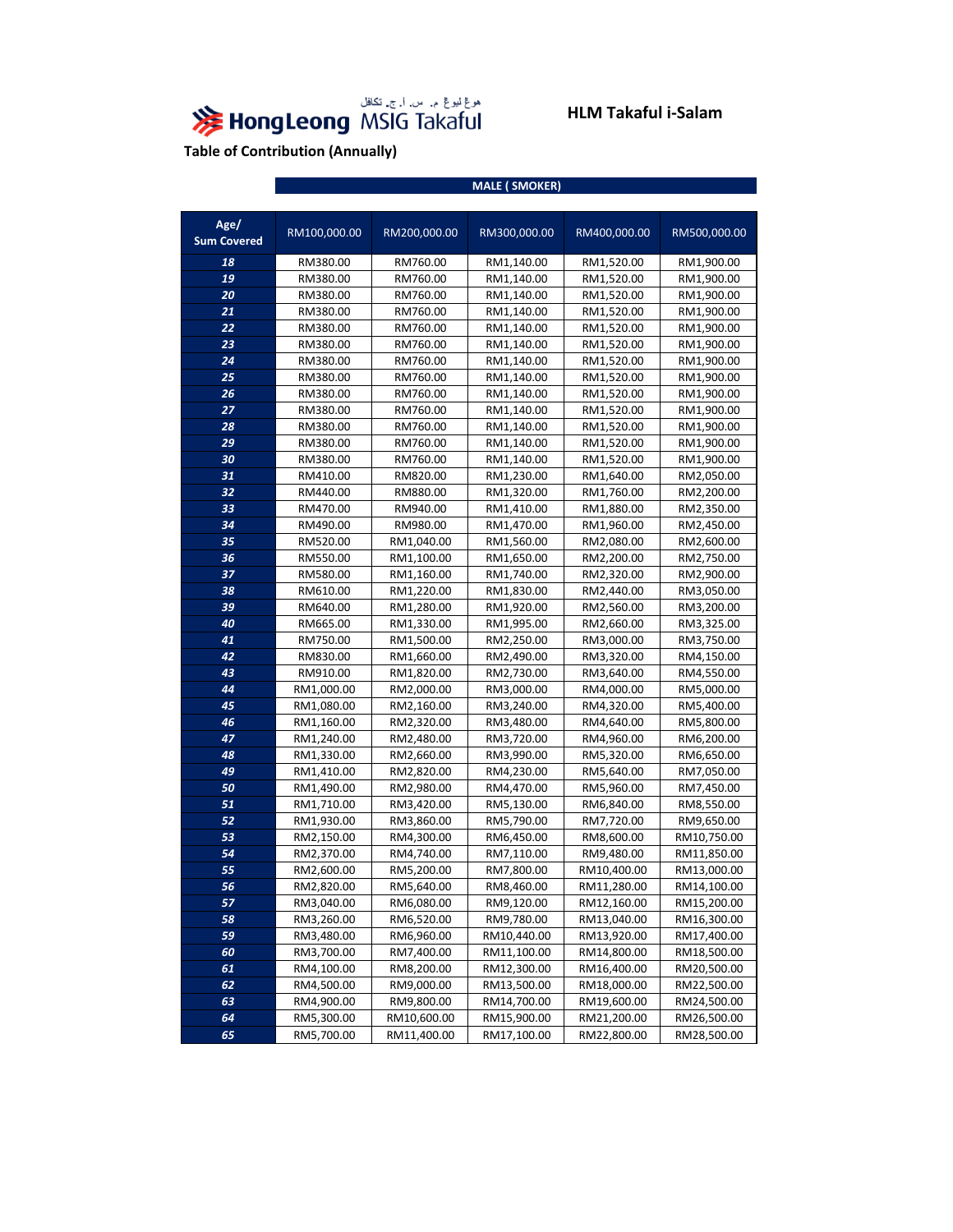

|                            | <b>FEMALE (NON-SMOKER)</b> |              |              |              |              |
|----------------------------|----------------------------|--------------|--------------|--------------|--------------|
|                            |                            |              |              |              |              |
| Age/<br><b>Sum Covered</b> | RM100,000.00               | RM200,000.00 | RM300,000.00 | RM400,000.00 | RM500,000.00 |
| 18                         | RM190.00                   | RM380.00     | RM570.00     | RM760.00     | RM950.00     |
| 19                         | RM190.00                   | RM380.00     | RM570.00     | RM760.00     | RM950.00     |
| 20                         | RM190.00                   | RM380.00     | RM570.00     | RM760.00     | RM950.00     |
| 21                         | RM190.00                   | RM380.00     | RM570.00     | RM760.00     | RM950.00     |
| 22                         | RM190.00                   | RM380.00     | RM570.00     | RM760.00     | RM950.00     |
| 23                         | RM190.00                   | RM380.00     | RM570.00     | RM760.00     | RM950.00     |
| 24                         | RM200.00                   | RM400.00     | RM600.00     | RM800.00     | RM1,000.00   |
| 25                         | RM200.00                   | RM400.00     | RM600.00     | RM800.00     | RM1,000.00   |
| 26                         | RM200.00                   | RM400.00     | RM600.00     | RM800.00     | RM1,000.00   |
| 27                         | RM200.00                   | RM400.00     | RM600.00     | RM800.00     | RM1,000.00   |
| 28                         | RM200.00                   | RM400.00     | RM600.00     | RM800.00     | RM1,000.00   |
| 29                         | RM200.00                   | RM400.00     | RM600.00     | RM800.00     | RM1,000.00   |
| 30                         | RM200.00                   | RM400.00     | RM600.00     | RM800.00     | RM1,000.00   |
| 31                         | RM210.00                   | RM420.00     | RM630.00     | RM840.00     | RM1,050.00   |
| 32                         | RM220.00                   | RM440.00     | RM660.00     | RM880.00     | RM1,100.00   |
| 33                         | RM230.00                   | RM460.00     | RM690.00     | RM920.00     | RM1,150.00   |
| 34                         | RM240.00                   | RM480.00     | RM720.00     | RM960.00     | RM1,200.00   |
| 35                         | RM250.00                   | RM500.00     | RM750.00     | RM1,000.00   | RM1,250.00   |
| 36                         | RM250.00                   | RM500.00     | RM750.00     | RM1,000.00   | RM1,250.00   |
| 37                         | RM260.00                   | RM520.00     | RM780.00     | RM1,040.00   | RM1,300.00   |
| 38                         | RM270.00                   | RM540.00     | RM810.00     | RM1,080.00   | RM1,350.00   |
| 39                         | RM280.00                   | RM560.00     | RM840.00     | RM1,120.00   | RM1,400.00   |
| 40                         | RM290.00                   | RM580.00     | RM870.00     | RM1,160.00   | RM1,450.00   |
| 41                         | RM320.00                   | RM640.00     | RM960.00     | RM1,280.00   | RM1,600.00   |
| 42                         | RM350.00                   | RM700.00     | RM1,050.00   | RM1,400.00   | RM1,750.00   |
| 43                         | RM380.00                   | RM760.00     | RM1,140.00   | RM1,520.00   | RM1,900.00   |
| 44                         | RM410.00                   | RM820.00     | RM1,230.00   | RM1,640.00   | RM2,050.00   |
| 45                         | RM440.00                   | RM880.00     | RM1,320.00   | RM1,760.00   | RM2,200.00   |
| 46                         | RM470.00                   | RM940.00     | RM1,410.00   | RM1,880.00   | RM2,350.00   |
| 47                         | RM500.00                   | RM1,000.00   | RM1,500.00   | RM2,000.00   | RM2,500.00   |
| 48                         | RM530.00                   | RM1,060.00   | RM1,590.00   | RM2,120.00   | RM2,650.00   |
| 49                         | RM560.00                   | RM1,120.00   | RM1,680.00   | RM2,240.00   | RM2,800.00   |
| 50                         | RM590.00                   | RM1,180.00   | RM1,770.00   | RM2,360.00   | RM2,950.00   |
| 51                         | RM680.00                   | RM1,360.00   | RM2,040.00   | RM2,720.00   | RM3,400.00   |
| 52                         | RM760.00                   | RM1,520.00   | RM2,280.00   | RM3,040.00   | RM3,800.00   |
| 53                         | RM850.00                   | RM1,700.00   | RM2,550.00   | RM3,400.00   | RM4,250.00   |
| 54                         | RM930.00                   | RM1,860.00   | RM2,790.00   | RM3,720.00   | RM4,650.00   |
| 55                         | RM1,020.00                 | RM2,040.00   | RM3,060.00   | RM4,080.00   | RM5,100.00   |
| 56                         | RM1,100.00                 | RM2,200.00   | RM3,300.00   | RM4,400.00   | RM5,500.00   |
| 57                         | RM1,190.00                 | RM2,380.00   | RM3,570.00   | RM4,760.00   | RM5,950.00   |
| 58                         | RM1,270.00                 | RM2,540.00   | RM3,810.00   | RM5,080.00   | RM6,350.00   |
| 59                         | RM1,360.00                 | RM2,720.00   | RM4,080.00   | RM5,440.00   | RM6,800.00   |
| 60                         | RM1,445.00                 | RM2,890.00   | RM4,335.00   | RM5,780.00   | RM7,225.00   |
| 61                         | RM1,640.00                 | RM3,280.00   | RM4,920.00   | RM6,560.00   | RM8,200.00   |
| 62                         | RM1,840.00                 | RM3,680.00   | RM5,520.00   | RM7,360.00   | RM9,200.00   |
| 63                         | RM2,030.00                 | RM4,060.00   | RM6,090.00   | RM8,120.00   | RM10,150.00  |
| 64                         | RM2,230.00                 | RM4,460.00   | RM6,690.00   | RM8,920.00   | RM11,150.00  |
| 65                         | RM2,420.00                 | RM4,840.00   | RM7,260.00   | RM9,680.00   | RM12,100.00  |